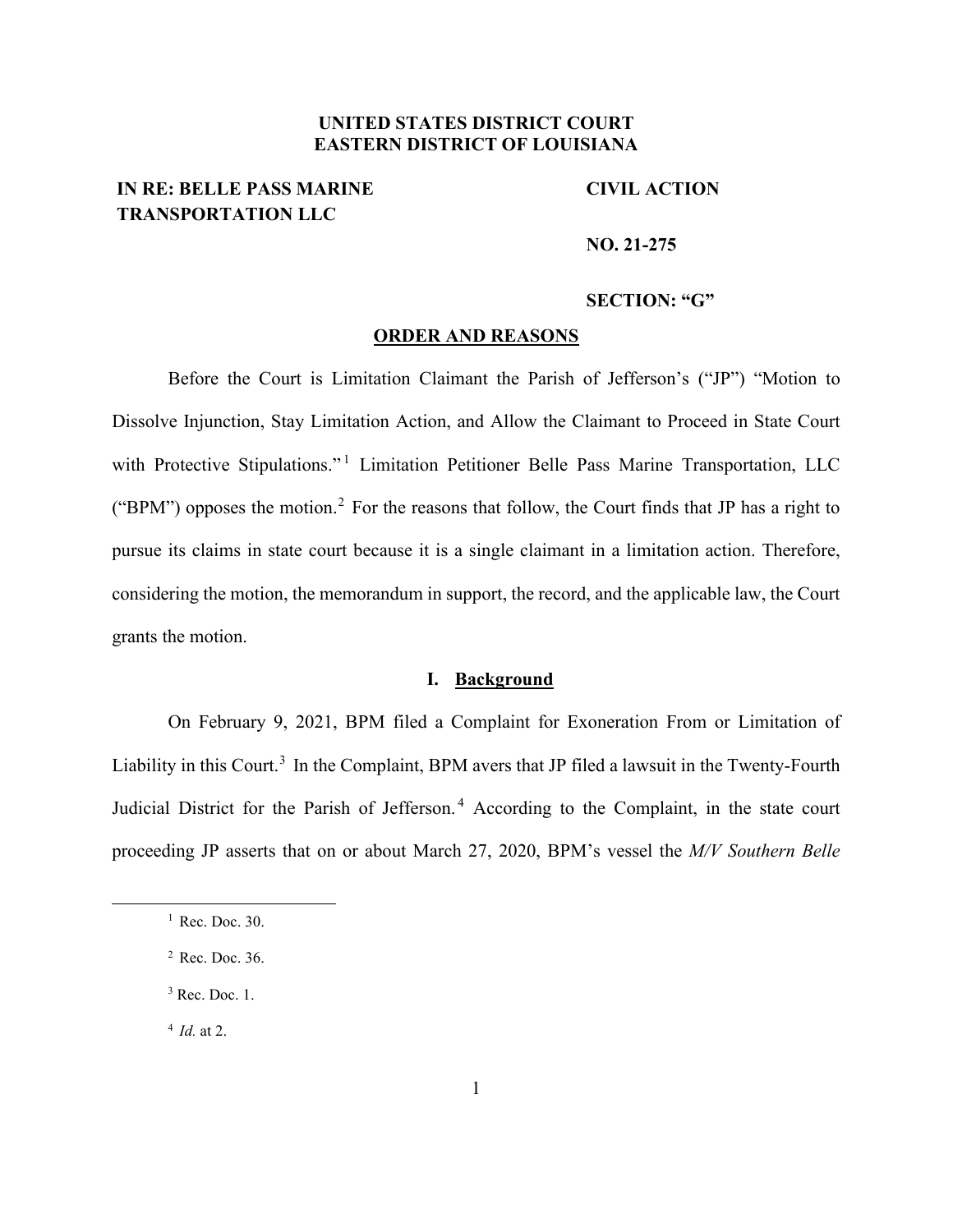struck and damaged the Crown Point/Lafitte Waterline.<sup>5</sup> BPM filed the instant action to limit its liability for claims arising from the March 27, 2020 incident.<sup>6</sup> On February 10, 2021, the Court approved BPM's declarations of value, security, and ad interim stipulation.<sup>7</sup> The Court also directed issuance of notice to all claimants and enjoined prosecution of claims.<sup>8</sup> Claimant JP was the only individual to file a claim in this matter.<sup>9</sup>

Claimant JP filed the instant motion on May 11, 2022, and requested expedited consideration, which the Court granted.<sup>10</sup> BPM filed its opposition on May 16, 2022.<sup>11</sup> On May 17, 2022, with leave of Court, JP filed a reply.<sup>12</sup>

## **II. Parties' Arguments**

In the instant motion, JP asks the Court to dissolve the injunction and stay this matter so that it can pursue its claim in state court.<sup>13</sup> JP argues that Fifth Circuit precedent authorizes a single claimant to pursue its case in state court so long as the claimant files appropriate protective stipulations.<sup>14</sup> JP asserts that it has made adequate stipulations that preserve BPM's rights under

<sup>5</sup> *Id.*

<sup>6</sup> *Id.*

<sup>8</sup> *Id.*

<sup>10</sup> Rec. Docs. 30, 31, 32.

 $<sup>7</sup>$  Rec. Doc. 3.</sup>

<sup>9</sup> Rec. Doc. 8.

<sup>&</sup>lt;sup>11</sup> Rec. Doc. 36.

<sup>&</sup>lt;sup>12</sup> Rec. Docs. 41, 42, 43.

 $13$  Rec. Doc. 30.

<sup>&</sup>lt;sup>14</sup> Rec. Doc. 30-1 at  $2-3$ .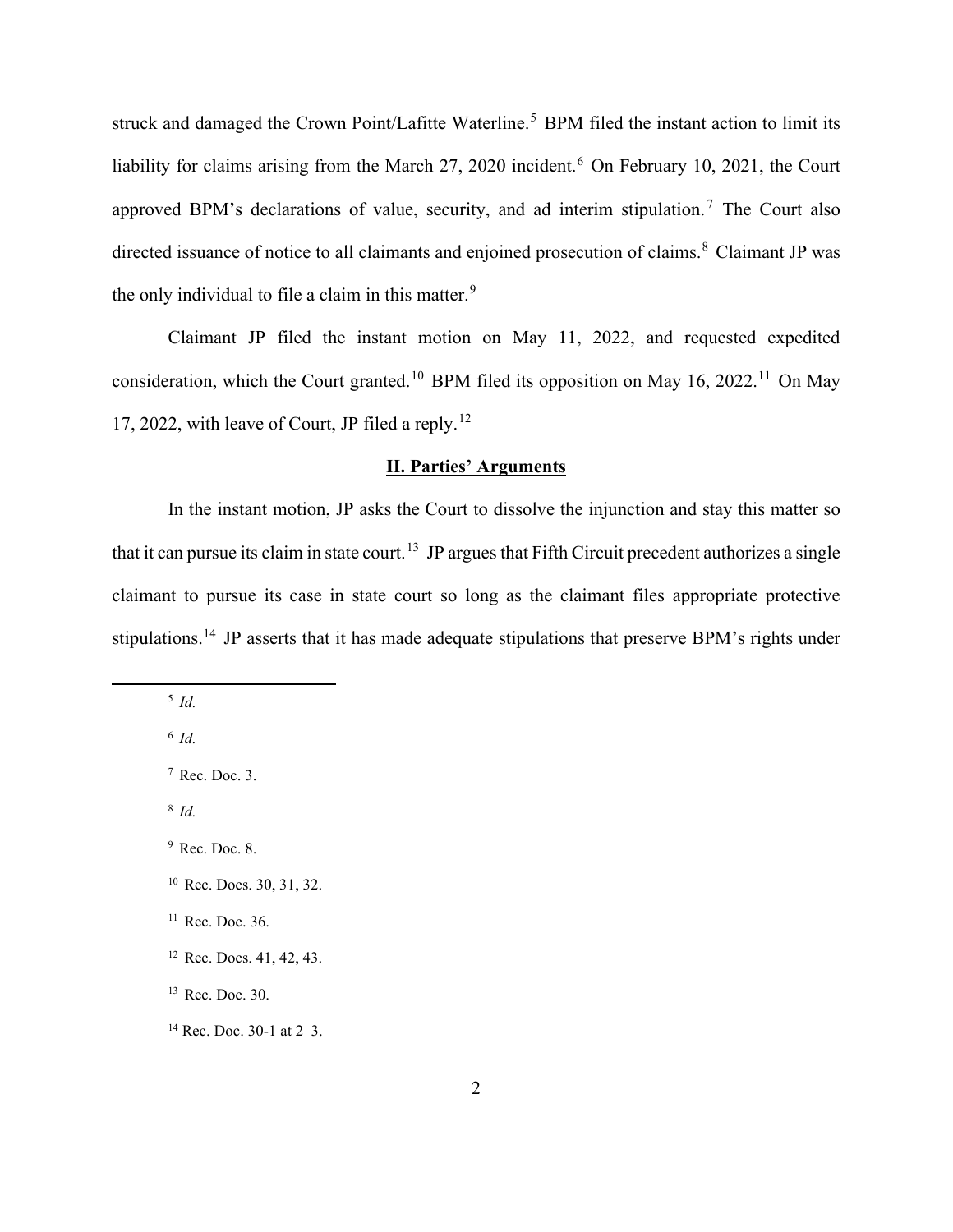the Limitation of Liability Act.<sup>15</sup>

In opposition, BPM "acknowledge[s] the legal merits of [JP]'s motion," but argues that the motion is untimely.<sup>16</sup> BPM asserts the motion is "untimely" because trial in this matter is two months away. Additionally, BPM filed a motion for summary judgment on May 4, 2022.<sup>17</sup> BPM contends that JP's motion is untimely because it was filed within one week of the submission date of BPM's motion for summary judgment.<sup>18</sup> BPM further contends that the "untimely nature . . . is apparent" because JP requested the instant motion be heard on an expedited basis so that the Court could address it before or concurrently with the motion for summary judgment.<sup>19</sup>

In reply, JP avers that BPM "fail[ed] to address JP's right to proceed to a jury trial in state court so long as the proper stipulations are filed protecting BPM's rights under the Limitation of Liability Act."<sup>20</sup> Finally, JP asserts that BPM cites to no legal authority that the instant motion is untimely.<sup>21</sup>

#### **III. Law & Analysis**

Under the Limitation of Liability Act, "[a] shipowner facing potential liability for a maritime accident may file suit in federal court . . . to limit his liability for damages or injuries

- <sup>17</sup> *Id.* at 2.
- <sup>18</sup> *Id.*
- <sup>19</sup> *Id.*

<sup>21</sup> *Id.*

<sup>15</sup> *Id.* at 3–5.

<sup>16</sup> Rec. Doc. 36 at 1.

<sup>20</sup> Rec. Doc. 43 at 1.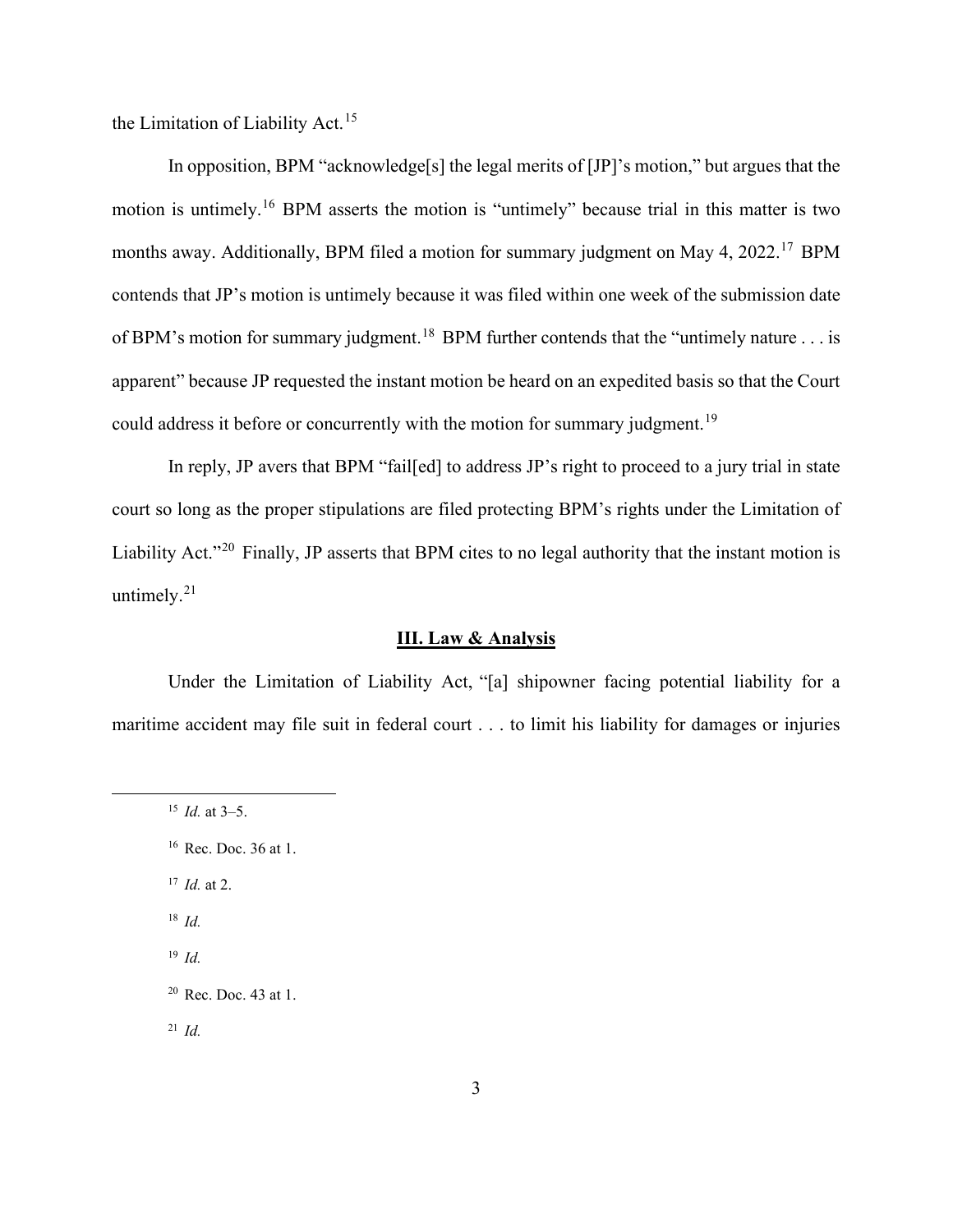arising from a maritime accident to 'the amount or value of the interest of such owner in such vessel, and her freight then pending,' if the accident occurred without the shipowner's 'privity or knowledge."<sup>22</sup> When the shipowner files such a suit, "the federal district court stays all related claims against the shipowner pending in any forum, and requires all claimants to assert their claims in the limitation court."<sup>23</sup> Doing so gives the federal court "exclusive jurisdiction [over] suits brought under the Act."<sup>24</sup> However, "where a single claimant sues a shipowner in state court and the owner files a petition for limitation of liability in federal court, the federal court *must* allow the claimant's action to proceed in state court while retaining jurisdiction of the limitation of liability action."<sup>25</sup> "[A] single claimant's choice of forum is a sufficient interest to warrant the dissolution of an injunction if the claimant files stipulations that adequately protect the shipowner's rights under the act."<sup>26</sup> Thus, a single claimant may pursue a state court claim after doing the following: (1) "the claimant must stipulate that the admiralty court reserves exclusive jurisdiction to determine all issues related to the shipowner's right to limit liability" and (2) "the claimant must stipulate that no judgment will be asserted against the shipowner to the extent it exceeds the value of the limitation fund."<sup>27</sup>

JP is the only claimant in this matter. Furthermore, it has stipulated to the following:

<sup>23</sup> *Id.*

<sup>24</sup> *Id.*

<sup>22</sup> *In re Complaint of Port Arthur Towing Co.*, 42 F.3d 312, 315 (5th Cir. 1995).

<sup>25</sup> *In re Tetra Applied Techs., LP*, 362 F.3d 338, 340 (5th Cir. 2004) (emphasis added).

<sup>26</sup> *Inland Dredging v. Sanchez*, 468 F.3d 864, 867 (5th Cir. 2006).

<sup>27</sup> *Texaco, Inc. v. Williams*, 47 F.3d 765, 767–68 (5th Cir. 1995).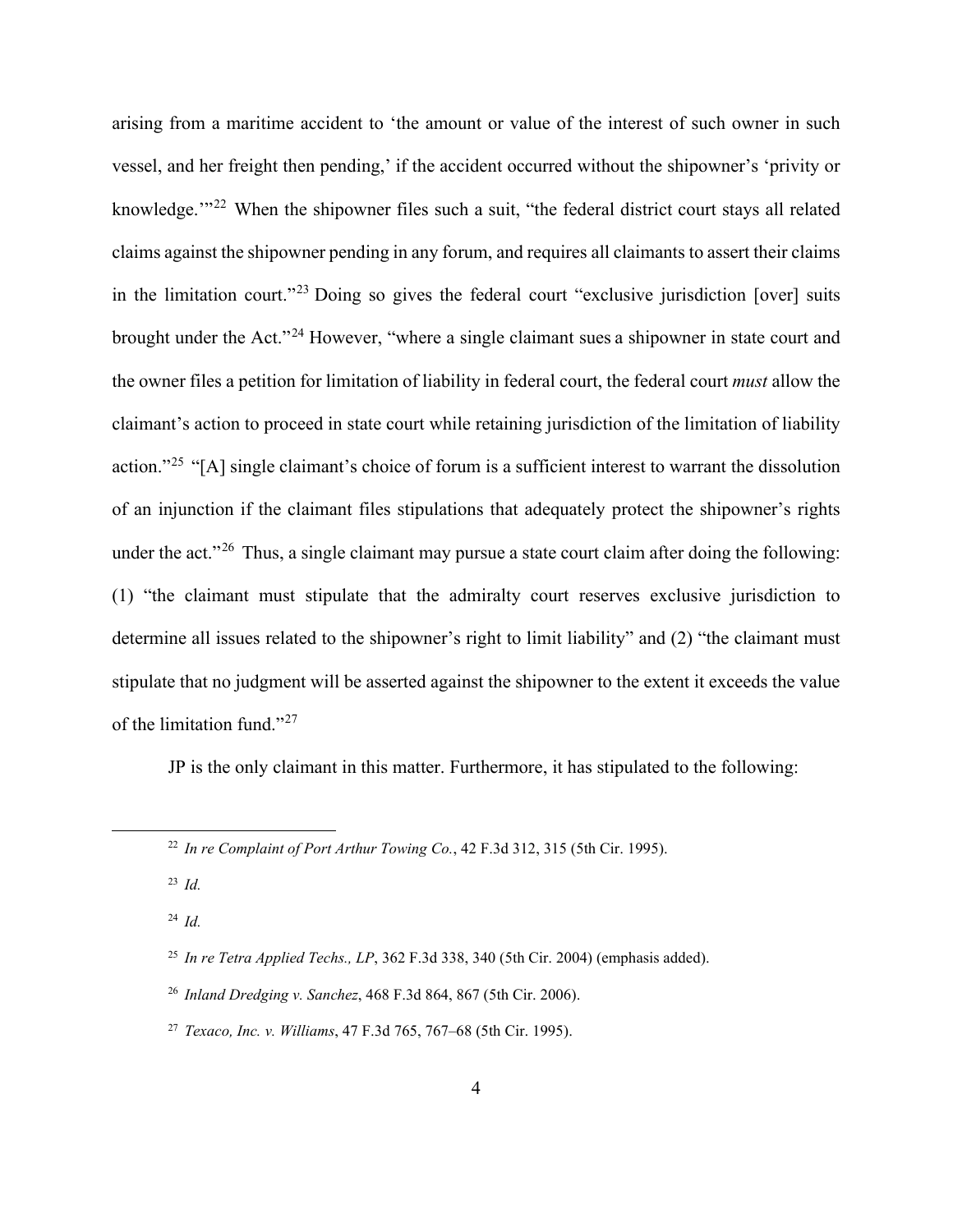1. This Court has continuing, exclusive jurisdiction to determine all issues related to BPM's statutory right to limit its liability under the Limitation of Liability Act and, relatedly, the proper value of the limitation fund. However, the claimant expressly reserves his right to deny and contest in this Court *all* assertions and allegations made by BPM in its live limitation complaint.

2. The claimant will not seek any judgment or ruling on the issue of BPM's right to limitation of liability in any other federal or state court.

3. In the event that limitation is granted, the claimant will not seek to enforce any judgment against BPM that exceeds the value of the limitation fund as determined by this Court.

4. The claimant waives any claim of *res judicata* or issue preclusion related to the issue of limitation of liability based on any judgment that may be rendered in any other federal or state court.<sup>28</sup>

These stipulations are sufficient to protect BPM's rights under the Limitation Act.<sup>29</sup>

BPM urges the Court to deny JP's motion as untimely. BPM cites to no authority specifying a time limit for a single claimant to move to dissolve a Limitation Act injunction and proceed in state court, nor can this Court locate any. Additionally, in *Langnes v. Green*, the United States Supreme Court held that a district court abused its discretion by denying a single limitation claimant's motion to dissolve an injunction and proceed in state court.<sup>30</sup> Therefore, because JP has filed the appropriate stipulations, the injunction may be dissolved, allowing JP to pursue its claim in state court. Accordingly,

## **IT IS HEREBY ORDERED** that Claimant JP's Motion<sup>31</sup> is **GRANTED**.

<sup>30</sup> 282 U.S. 531, 541 (1931).

<sup>31</sup> Rec. Doc. 30.

<sup>28</sup> Rec. Doc. 30-3.

<sup>29</sup> *See Inland Dredging*, 468 F.3d at 867.